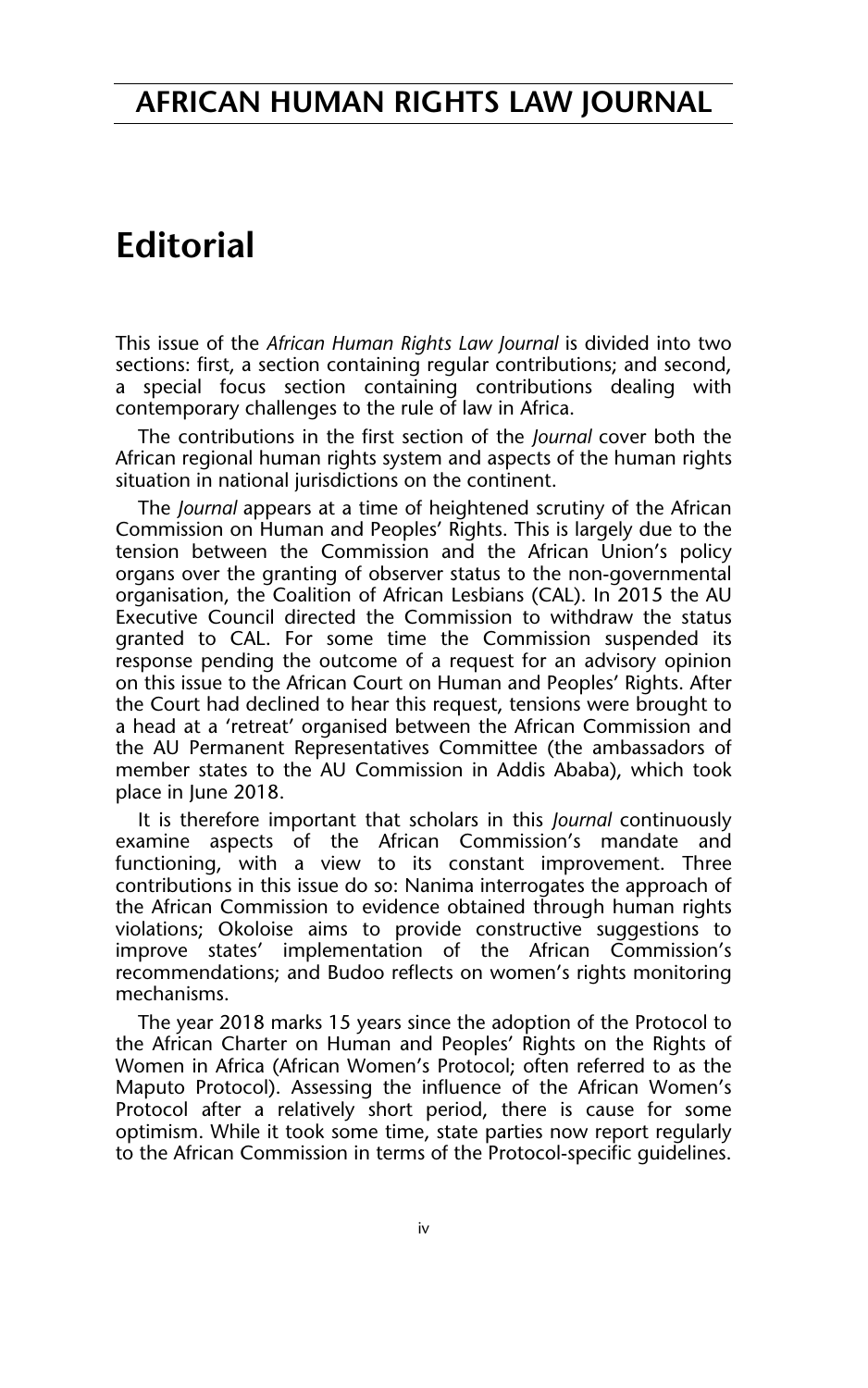This process allows for greater scrutiny of a state's record on women's rights.

As with human rights scholarship more generally, in respect of women's rights there is also a 'turn' away from dissecting standards towards a greater preoccupation with the implementation and state compliance with these standards. This 'turn' also sees closer attention being devoted to supervisory or monitoring mechanisms – as is exemplified by the two complementary contributions (Budoo in this section; and Rudman in the 'Focus' section) critically examining the suitability of the supervisory structure of the African Women's Protocol. Whatever reform may be required it is our view that – as the Protocol stands – the African Commission has the competence to receive and make findings on individual communications related to alleged violations of the African Women's Protocol. To come to a different conclusion, based on a literal interpretation of the African Women's Protocol, would be to miss the obvious point that the Protocol complements the African Charter as far as substance is concerned, but leaves intact (and is superimposed on) the monitoring mechanism already in place.

Worldwide civil society is a thorn in the flesh of authoritarian and corrupt governments. Not surprisingly, these organisations are regularly targeted in an effort to minimise their influence. Africa has seen its fair share of legislation, policies and executive conduct in this regard. Recent discoveries of oil and gas in various parts of the continent have brought with them opportunities both to address long-standing inequality and social hardship, and for self-enrichment of narrow elites and corruption. Responding to the adoption of the 2016 Non-Governmental Organisations Act in Uganda, Mbazira and Namatovu in their contribution spell out its implications for the civic space and human rights advocacy in the extractive industry in Uganda.

Other country-specific articles (by Diala, Agaba, Bakare, Mahadew and Fritz) deal with Mauritius, Nigeria, Uganda and South Africa.

This issue also contains nine contributions constituting a 'Special Focus' on 'The rule of law in sub-Saharan Africa: Reflections on promises, progress, pitfalls and prospects'. Professor Charles Fombad and Dr Eric Kibet, the editors, introduce the special focus section of the *Journal* (starting on page 205 of this issue). Professor Fombad is professor of law at the Centre for Human Rights and the Institute of International and Comparative Law in Africa. He organises an annual symposium on an aspect of constitutionalism in Africa. The Special Focus brings together peer-reviewed and reworked papers presented at the 2017 symposium. The focus on the rule of law is timely and important to the realisation of human rights. The optimism and exuberance for human rights and liberal democracy of the 1990s and early 2000s have been replaced by greater caution and skepticism. The rule of law is closely associated with the liberal democratic state,